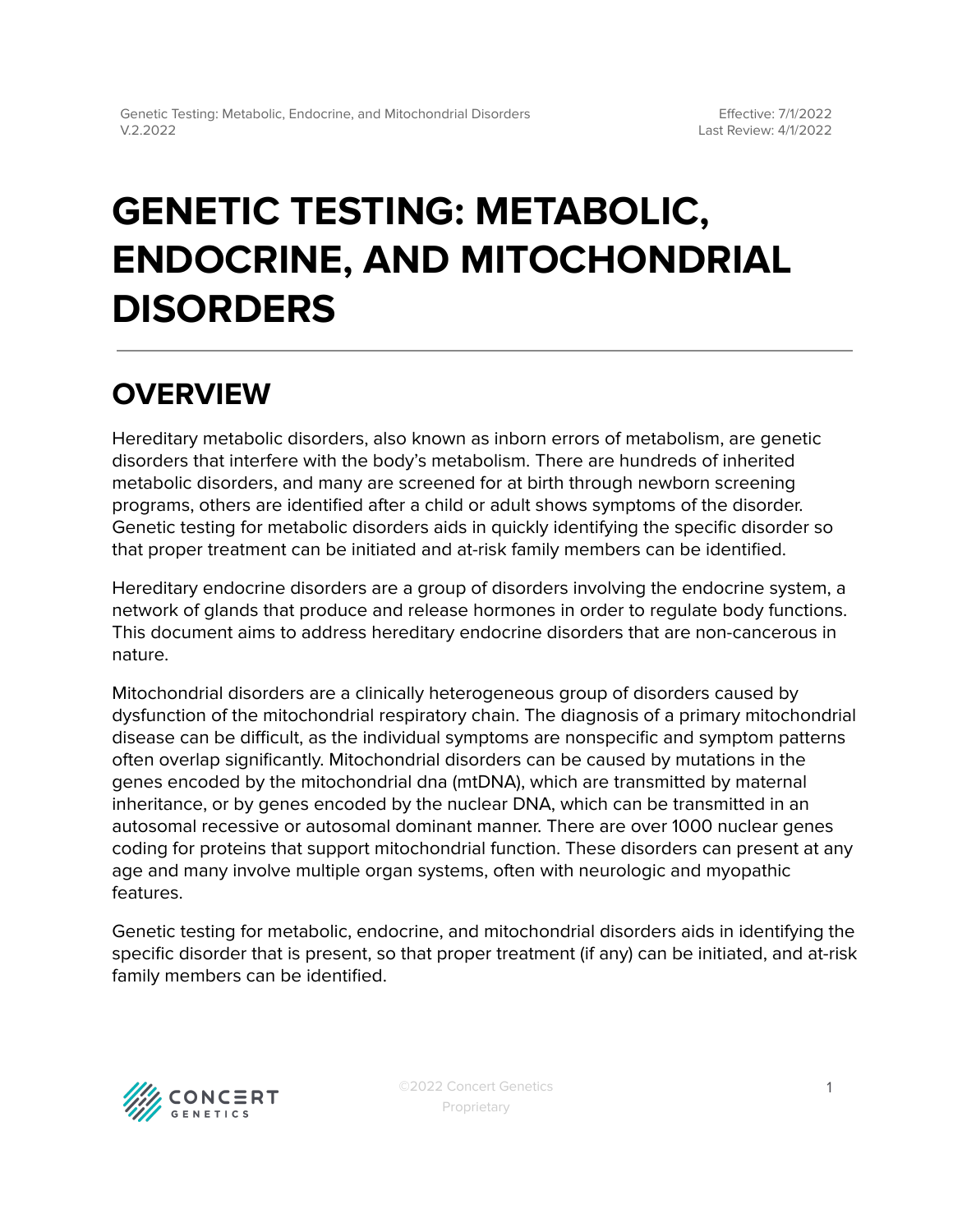## <span id="page-1-0"></span>**POLICY REFERENCE TABLE**

Below are a list of higher volume tests and the associated laboratories for each coverage criteria section. This list is not all inclusive.

| <b>Coverage Criteria</b><br><b>Sections</b>                                           | <b>Example Tests (Labs)</b>                                                                                                            | <b>Common CPT</b><br><b>Codes</b> | <b>Common ICD</b><br><b>Codes</b>                                                          | <b>Ref</b> |  |  |  |
|---------------------------------------------------------------------------------------|----------------------------------------------------------------------------------------------------------------------------------------|-----------------------------------|--------------------------------------------------------------------------------------------|------------|--|--|--|
| Known Familial Variant Analysis for Metabolic, Endocrine, and Mitochondrial Disorders |                                                                                                                                        |                                   |                                                                                            |            |  |  |  |
| <b>Known Familial</b><br><b>Variant Analysis</b>                                      | Targeted Mutation Analysis for a<br><b>Known Familial Variant</b>                                                                      | 81403                             |                                                                                            |            |  |  |  |
| <b>MTHFR Variant Analysis</b>                                                         |                                                                                                                                        |                                   |                                                                                            |            |  |  |  |
| <b>MTHFR Variant</b><br><b>Analysis</b>                                               | MTHFR C677T & A1298C Variant<br>Analysis                                                                                               | 81291                             | E03.9, E55.9,<br>E72.12, E78.2, 4, 5, 6<br>E78.5, E88.9,<br>O03, N96,<br>R53.83,<br>Z00.00 | 1, 2, 3,   |  |  |  |
| <b>Maturity Onset Diabetes of the Young (MODY)</b>                                    |                                                                                                                                        |                                   |                                                                                            |            |  |  |  |
| <b>Maturity Onset</b><br>Diabetes of the<br>Young (MODY) Panel                        | Maturity Onset Diabetes of the<br>Young (MODY) Panel<br>(PreventionGenetics)                                                           | 81404, 81405,<br>81406, 81479     | E10, E11, E16.1,<br>E16.2                                                                  | 10, 11     |  |  |  |
|                                                                                       | Monogenic Diabetes (MODY)<br><b>Evaluation (Cleveland Clinic</b><br>Laboratories)                                                      |                                   |                                                                                            |            |  |  |  |
|                                                                                       | Maturity-onset diabetes of the<br>young (MODY) (Ambry Genetics)                                                                        |                                   |                                                                                            |            |  |  |  |
| Mitochondrial Genome Sequencing, Deletion/Duplication, and/or Nuclear Genes           |                                                                                                                                        |                                   |                                                                                            |            |  |  |  |
| Mitochondrial<br>Genome<br>Sequencing,<br>Deletion/Duplication,                       | <b>CHOP MitoGenome Sequencing</b><br>+ Deletion Analysis (Children's<br>Hospital of Philadelphia - Division<br>of Genomic Diagnostics) | 81460, 81465                      | E88.40,<br>E88.41,<br>E88.42,<br>E88.49.<br>G31.82,                                        | 7, 8,<br>9 |  |  |  |

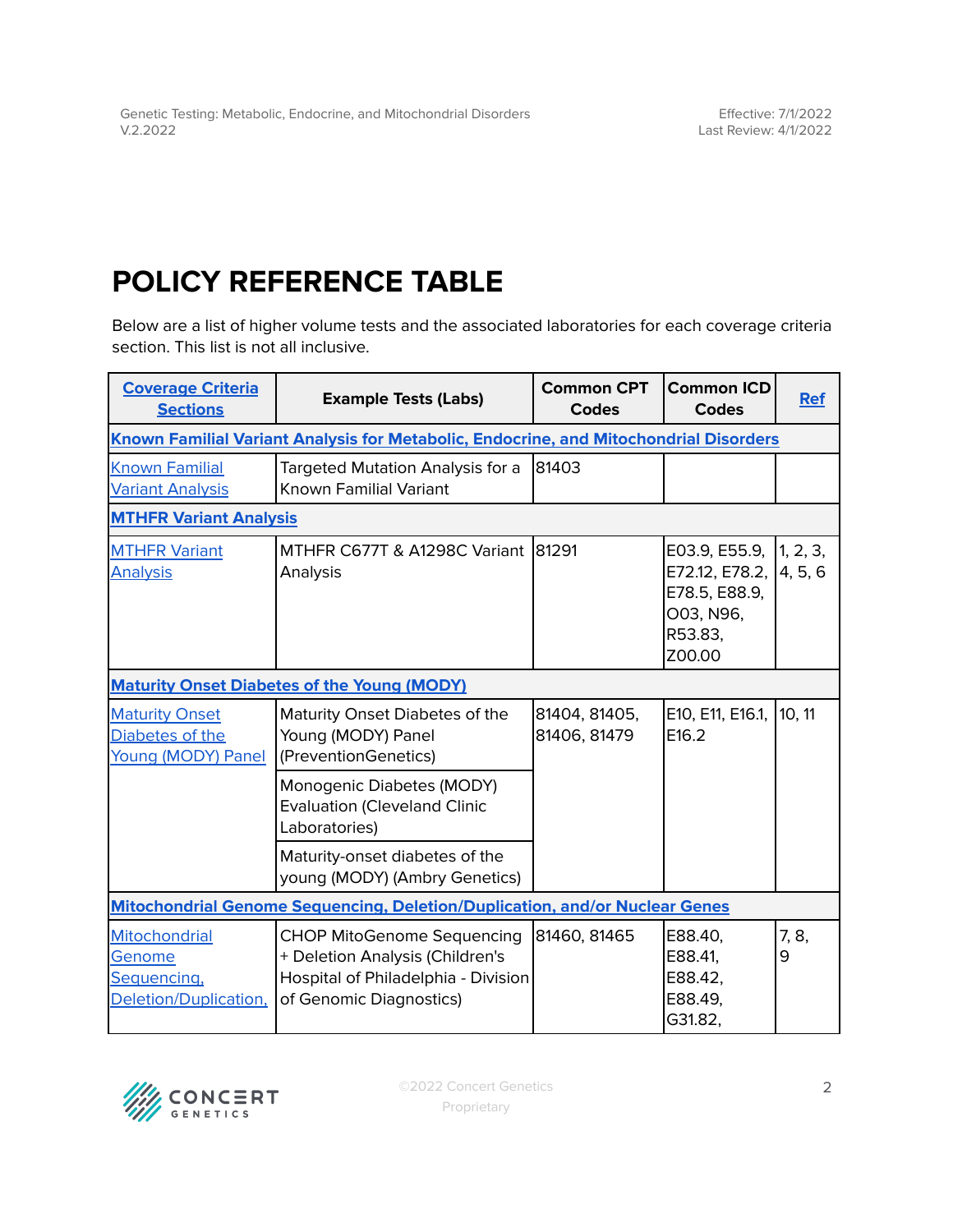Effective: 7/1/2022 Last Review: 4/1/2022

| Panel                                                                                  | and/or Nuclear Gene   Mito Genome Sequencing &<br>Deletion Testing (GeneDx)                                                    |                        | H49.811-<br>H49.819 |                          |  |  |  |
|----------------------------------------------------------------------------------------|--------------------------------------------------------------------------------------------------------------------------------|------------------------|---------------------|--------------------------|--|--|--|
|                                                                                        | Mitochondrial Full Genome<br>Analysis, Next-Generation<br>Sequencing (NGS), Varies (Mayo<br><b>Clinic Laboratories)</b>        | 81460                  |                     |                          |  |  |  |
|                                                                                        | <b>Mitochondrial Nuclear Gene</b><br>Panel by Next-Generation<br>Sequencing (NGS), Varies (Mayo<br><b>Clinic Laboratories)</b> | 81440                  |                     |                          |  |  |  |
|                                                                                        | <b>Combined Mito Genome Plus</b><br>Mito Focused Nuclear Gene<br>Panel (GeneDx)                                                | 81440, 81460,<br>81465 |                     |                          |  |  |  |
| <b>Other Covered Metabolic, Endocrine, and Mitochondrial Disorders</b>                 |                                                                                                                                |                        |                     |                          |  |  |  |
| <b>Other Covered</b><br>Metabolic, Endocrine,<br>and Mitochondrial<br><b>Disorders</b> | See list below                                                                                                                 | 81400-81408            |                     | 12, 13,<br>14, 15,<br>16 |  |  |  |

### **OTHER RELATED POLICIES**

This policy document provides coverage criteria for metabolic, endocrine, and mitochondrial disorders. Please refer to:

- **Genetic Testing: Prenatal and Preconception Carrier Screening** for coverage criteria related to prenatal or preconception **carrier** screening.
- **Genetic Testing: Prenatal Diagnosis (via amniocentesis, CVS, or PUBS) and Pregnancy Loss** for coverage related to prenatal and pregnancy loss **diagnostic** genetic testing.
- **Genetic Testing: Preimplantation Genetic Testing** for coverage criteria related to genetic testing of embryos prior to in vitro fertilization.

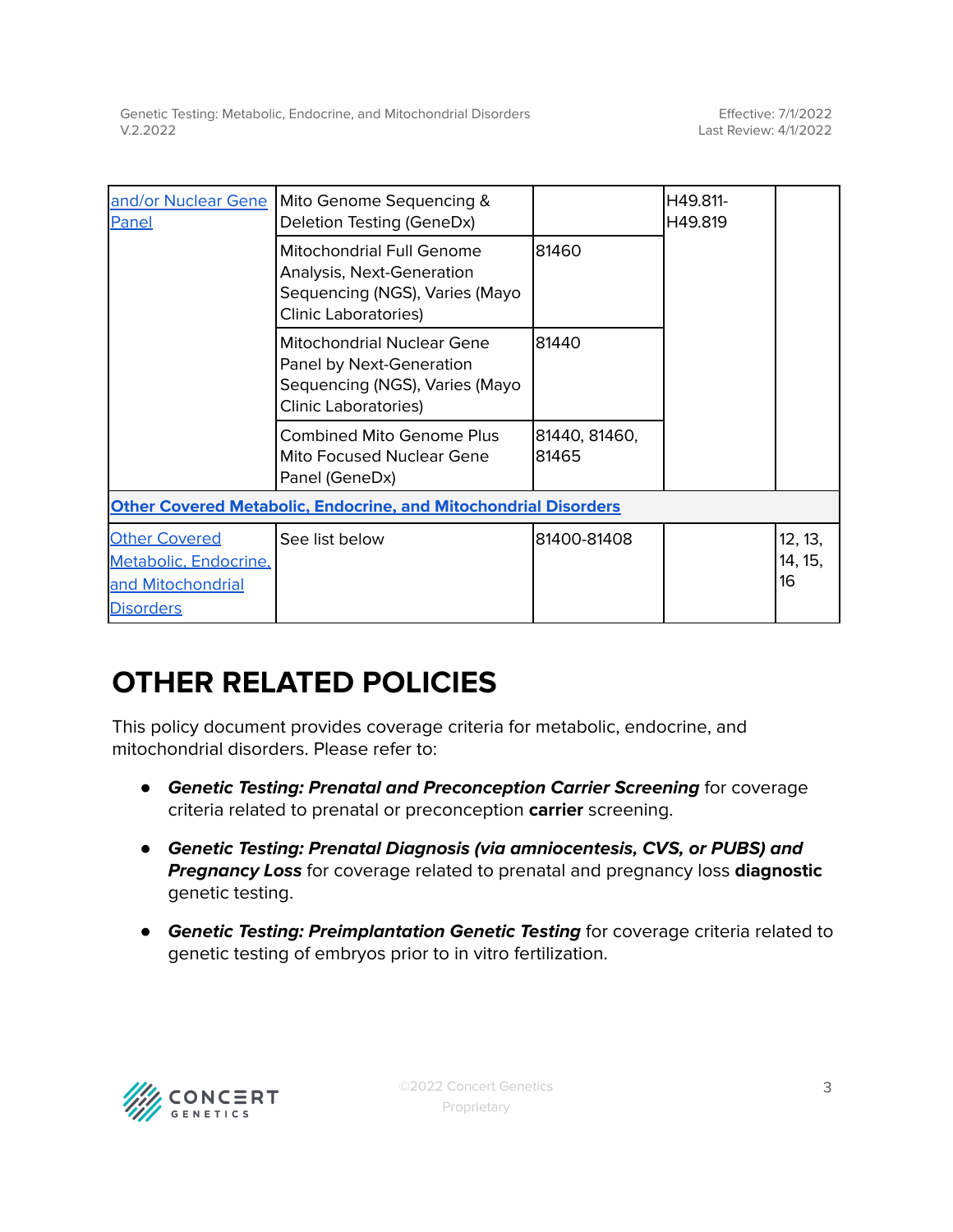- **Genetic Testing: Multisystem Inherited Disorders, Intellectual Disability, and Developmental Delay** for coverage criteria related to genetic disorders that affect multiple organ systems.
- **Genetic Testing: Hereditary Cancer Susceptibility Syndromes** for coverage criteria related to genetic testing for hereditary endocrine cancer predisposition syndromes.
- **Genetic Testing: General Approach to Genetic Testing** for coverage criteria related to metabolic, endocrine, and mitochondrial disorders not specifically discussed in this or another non-general policy.

## <span id="page-3-0"></span>**COVERAGE CRITERIA**

### <span id="page-3-1"></span>**KNOWN FAMILIAL VARIANT ANALYSIS FOR METABOLIC, ENDOCRINE, AND MITOCHONDRIAL DISORDERS**

- I. Targeted mutation analysis for a known familial variant (81403) for a metabolic, endocrine, or mitochondrial disorder is considered **medically necessary** when:
	- A. The member has a <u>close [relative](#page-8-0)</u>' with a known pathogenic or likely pathogenic variant causing the condition.
- II. Targeted mutation analysis for a known familial variant (81403) for a metabolic, endocrine, or mitochondrial disorder is considered **investigational** for all other indications.

[back](#page-1-0) to top

### <span id="page-3-2"></span>**MTHFR VARIANT ANALYSIS**

- I. MTHFR targeted variant analysis (e.g., 677T, 1298C) (81291) is considered **investigational** for all indications, including:
	- A. Evaluation for thrombophilia or recurrent pregnancy loss
	- B. Evaluation of at-risk relatives



©2022 Concert Genetics Proprietary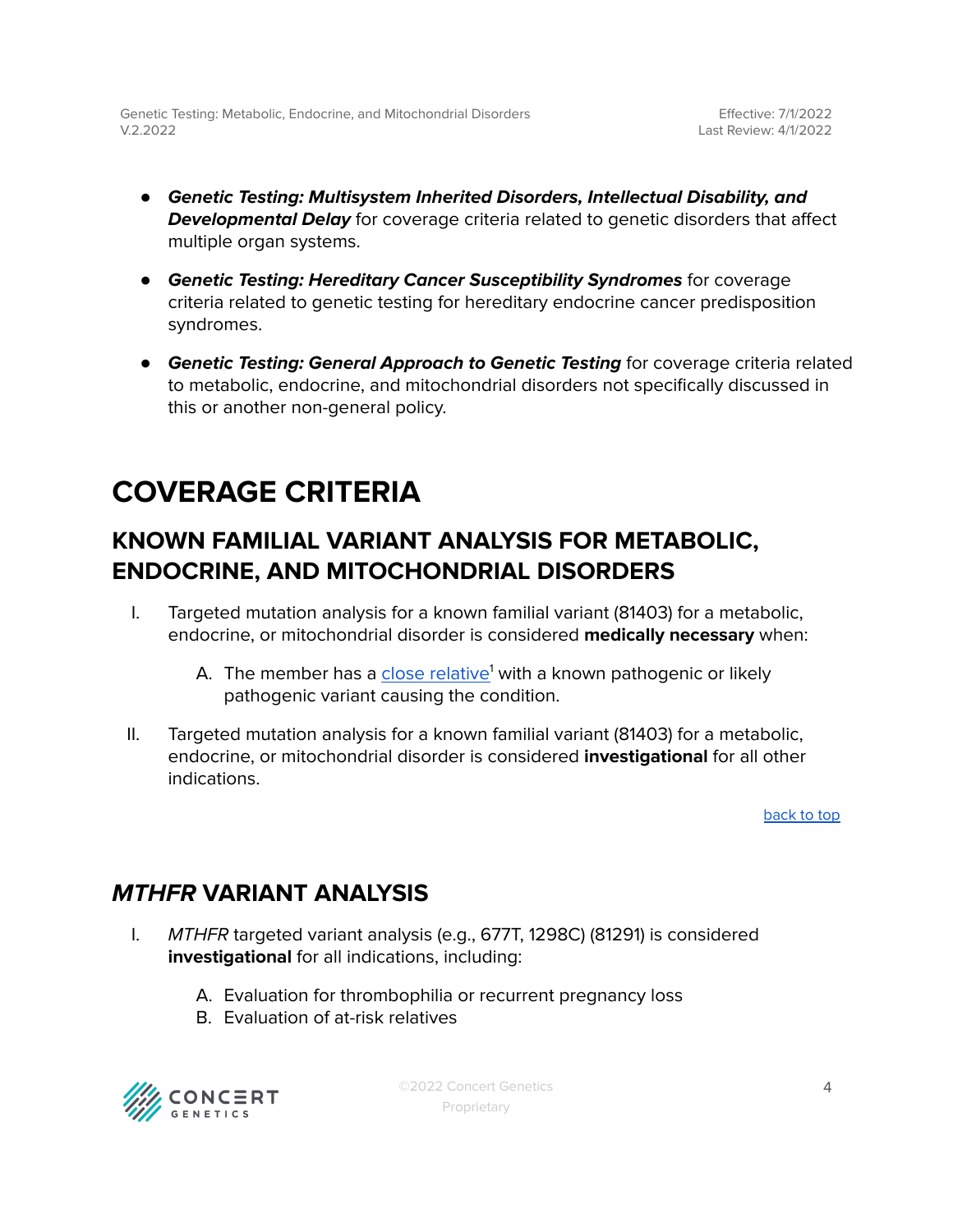Effective: 7/1/2022 Last Review: 4/1/2022

C. Drug metabolism (e.g., pharmacogenetic testing)

[back](#page-1-0) to top

### <span id="page-4-0"></span>**MATURITY-ONSET DIABETES OF THE YOUNG (MODY)**

### <span id="page-4-1"></span>**Maturity-onset Diabetes of the Young (MODY) Panel**

- I. Multigene panel analysis to establish or confirm a diagnosis of maturity-onset diabetes of the young (MODY) (81405, 81406, 81479) is considered **medically necessary** when:
	- A. The member has a diagnosis of diabetes before 35 years of age, **AND**
	- B. Mild, stable fasting hyperglycemia that does not progress or respond appreciably to pharmacologic therapy, **AND**
	- C. The member does **not** have clinical features of syndromic diabetes mellitus (e.g., cystic fibrosis, hereditary hemochromatosis, myotonic dystrophy), **AND**
	- D. The member does **not** have any of the following:
		- 1. Pancreatic islet autoantibodies suggestive of diabetes type 1, **OR**
		- 2. Body mass index (BMI) greater than or equal to 35 kg/m<sup>2</sup>, **OR**
		- 3. Acanthosis nigricans,
		- 4. Drug or chemical induced diabetes, **AND**
	- E. The panel includes, at a minimum, the following genes: GCK, HNF1A, and HNF4A.
- II. Multigene panel analysis to establish or confirm a diagnosis of maturity-onset diabetes of the young (MODY) (81405, 81406, 81479) is considered **investigational** for all other indications.

[back](#page-1-0) to top



©2022 Concert Genetics Proprietary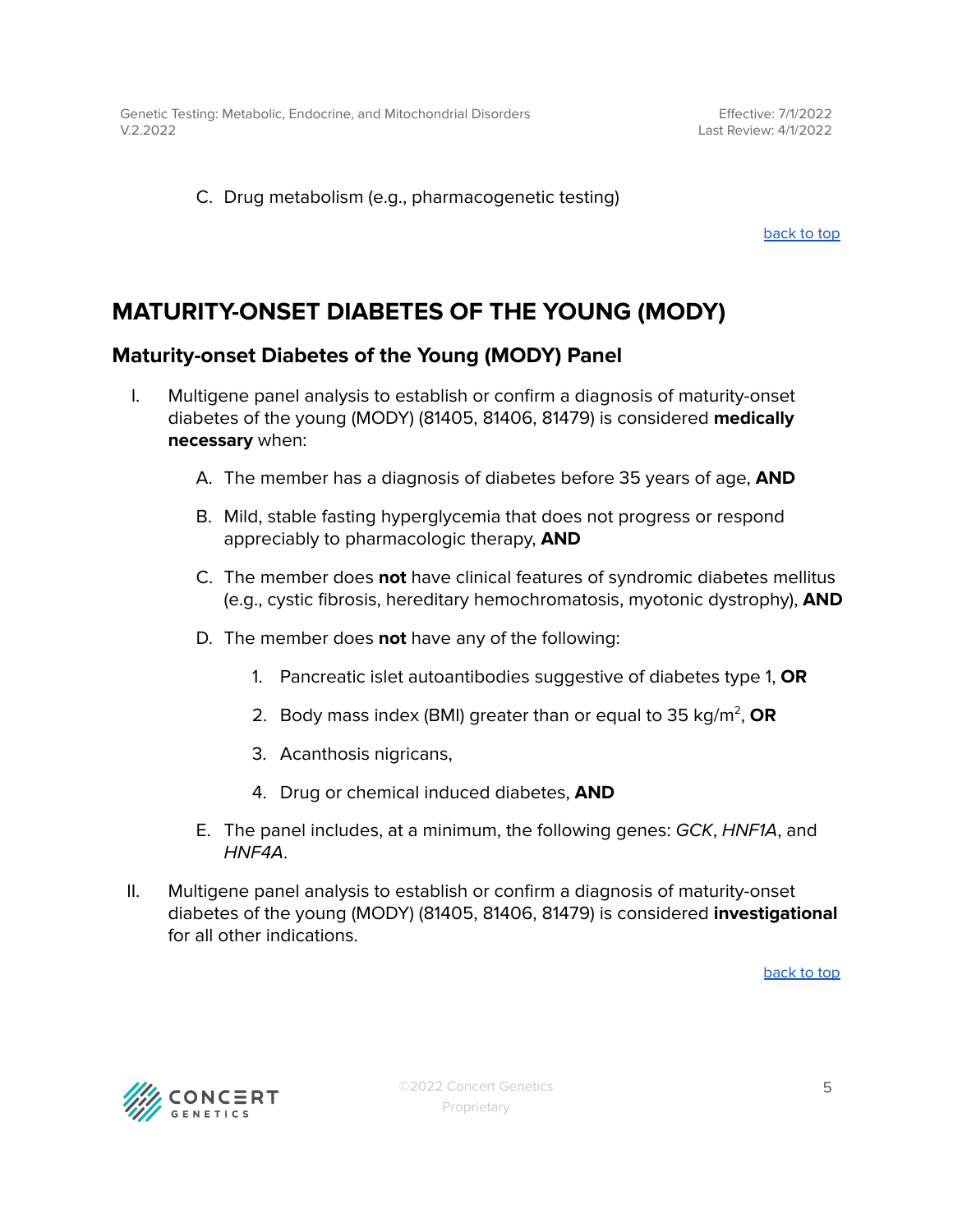### <span id="page-5-0"></span>**MITOCHONDRIAL GENOME SEQUENCING, DELETION/DUPLICATION, AND/OR NUCLEAR GENES**

- I. Mitochondrial genome sequencing (81460), deletion/duplication (81465), and/or nuclear genes analysis (81440) to establish or confirm a diagnosis of a primary mitochondrial disorder is considered **medically necessary** when:
	- A. The member has a classic phenotype of one of the maternally inherited syndromes (e.g., Leber hereditary optic [neuropathy,](https://www.ncbi.nlm.nih.gov/books/NBK1174/) [mitochondrial](https://www.ncbi.nlm.nih.gov/books/NBK1233/) [encephalomyopathy](https://www.ncbi.nlm.nih.gov/books/NBK1233/) with lactic acidosis and stroke-like episodes [MELAS], [myoclonic](https://www.ncbi.nlm.nih.gov/books/NBK1520/) epilepsy with ragged red fibers [MERRF], maternally inherited deafness and diabetes [MIDD], neuropathy, ataxia, retinitis pigmentosa [NARP], Kearns-Sayre syndrome/CPEO); or of a nuclear DNA mitochondrial disorder (e.g., mitochondrial [neurogastrointestinal](https://www.ncbi.nlm.nih.gov/books/NBK1179/) encephalopathy [MNGIE]); **OR**
	- B. The member has non-specific clinical features suggestive of a primary mitochondrial disorder and meets **ALL** of the following:
		- 1. Clinical findings of at least two of the following:
			- a) Ptosis
			- b) External ophthalmoplegia
			- c) Proximal myopathy
			- d) Exercise intolerance
			- e) Cardiomyopathy
			- f) Sensorineural deafness
			- g) Optic atrophy
			- h) Pigmentary retinopathy
			- i) Diabetes mellitus and deafness
			- j) Fluctuating encephalopathy
			- k) Seizures
			- l) Dementia
			- m) Migraine
			- n) Stroke-like episodes
			- o) Ataxia
			- p) Spasticity, **AND**

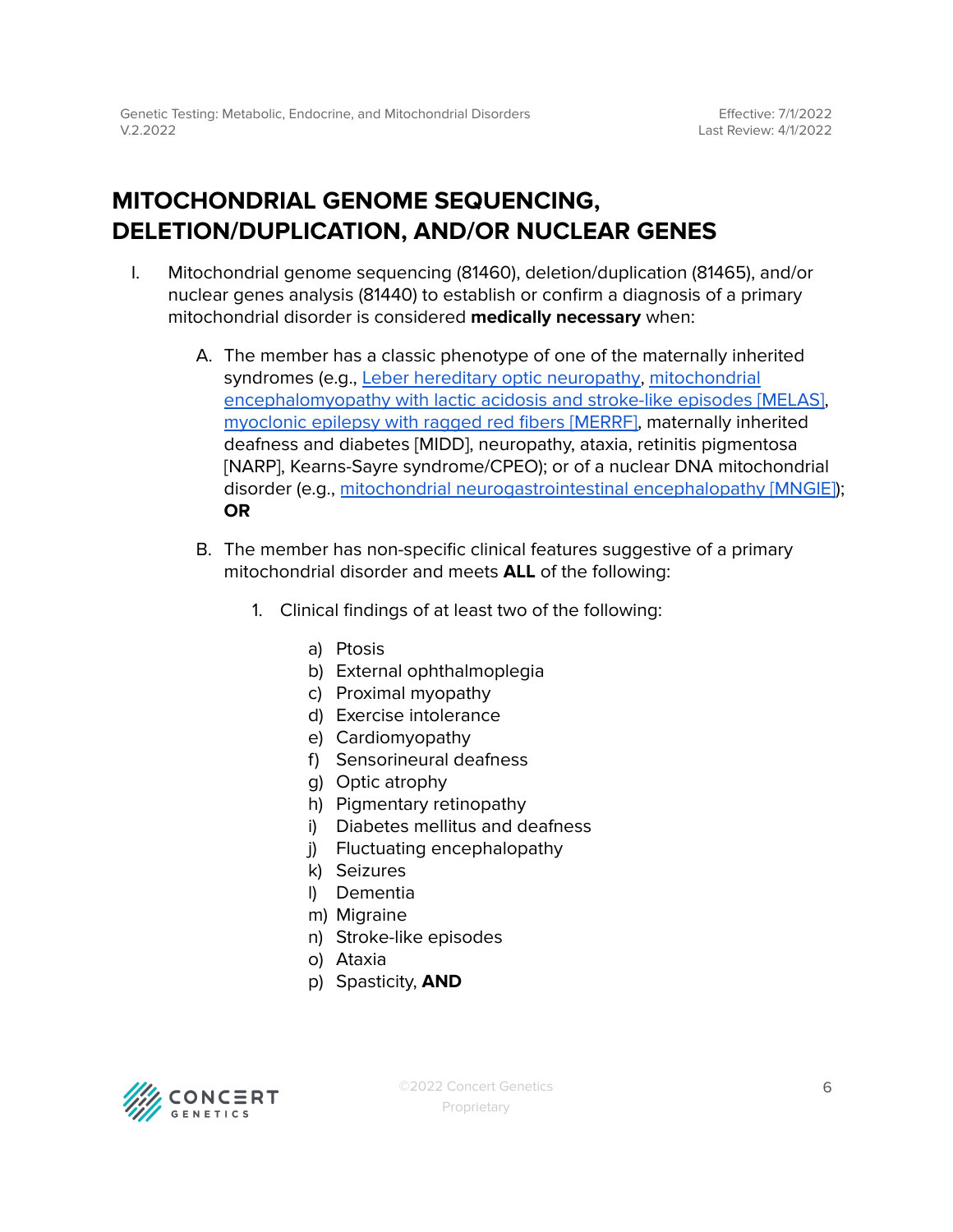Effective: 7/1/2022 Last Review: 4/1/2022

- 2. Conventional biochemical laboratory studies, including at least: complete blood count, creatine kinase, uric acid, complete metabolic panel, lactate, blood amino acids, and urine organic acids, have been completed and are non-diagnostic, **AND**
- 3. Additional diagnostic testing indicated by the member's clinical presentation (e.g., fasting blood glucose, electrocardiography, neuroimaging, electromyography, echocardiography, audiology, thyroid testing, electroencephalography, exercise testing) have been completed and are non-diagnostic.
- II. Mitochondrial genome sequencing (81460), deletion/duplication (81465), and/or nuclear genes analysis (81440) to establish or confirm a diagnosis of a primary mitochondrial disorder is considered **investigational** for all other indications.

[back](#page-1-0) to top

### <span id="page-6-0"></span>**OTHER COVERED METABOLIC, ENDOCRINE, AND MITOCHONDRIAL DISORDERS**

The following is a list of conditions that have a known genetic association. Due to their relative rareness, it may be appropriate to cover these genetic tests to establish or confirm a diagnosis.

- I. Genetic testing to establish or confirm one of the following metabolic, endocrine, and mitochondrial conditions to guide management is considered **medically necessary** when the member demonstrates clinical features\* consistent with the disorder (the list is not meant to be comprehensive, see II below):
	- A. Congenital adrenal hyperplasia, including: 1. [21-Hydroxylase](https://www.ncbi.nlm.nih.gov/books/NBK1171/) deficiency
	- B. Congenital disorders of glycosylation
	- C. Congenital [hyperinsulinism](https://www.ncbi.nlm.nih.gov/books/NBK1375/)
	- D. Disorders of amino acid and peptide metabolism, including:
		- 1. Glutaric [acidemia](https://www.ncbi.nlm.nih.gov/books/NBK546575/) type I (GA-1)
		- 2. [Homocystinuria](https://www.ncbi.nlm.nih.gov/books/NBK1524/) caused by cystathionine beta-synthase (CBS) [deficiency](https://www.ncbi.nlm.nih.gov/books/NBK1524/)
		- 3. [Methylmalonic](https://www.ncbi.nlm.nih.gov/books/NBK1231/) acidemia

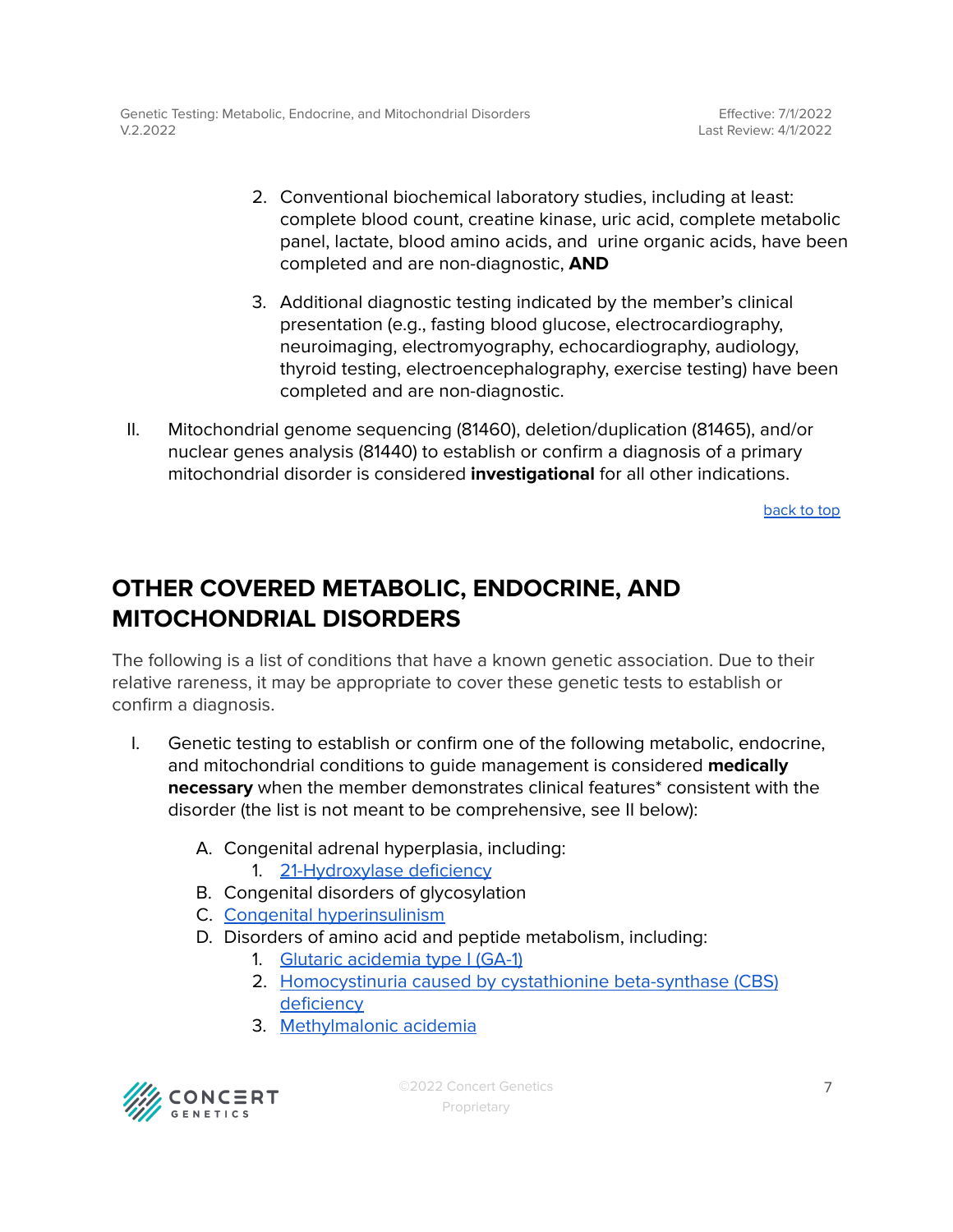Effective: 7/1/2022 Last Review: 4/1/2022

#### 4. [Propionic](https://www.ncbi.nlm.nih.gov/books/NBK92946/) acidemia

- E. Disorders of biotin metabolism, including:
	- 1. [Biotinidase](https://www.ncbi.nlm.nih.gov/books/NBK1322/) deficiency
- F. Disorders of carnitine transport and the carnitine cycle, including:
	- 1. Carnitine [palmitoyltransferase](https://www.ncbi.nlm.nih.gov/books/NBK1253/) II deficiency
	- 2. Primary carnitine [deficiency](https://www.ncbi.nlm.nih.gov/books/NBK84551/)
- G. Disorders of copper metabolism, including:
	- 1. [ATP7A-Related](https://www.ncbi.nlm.nih.gov/books/NBK1413/) copper transport disorders (e.g., Menkes disease, occipital horn syndrome (OHS), ATP7A-related distal motor neuropathies)
	- 2. Wilson [disease](https://www.ncbi.nlm.nih.gov/books/NBK1512/)
- H. Disorders of fatty acid oxidation, including:
	- 1. Medium-chain acyl-coenzyme A [dehydrogenase](https://www.ncbi.nlm.nih.gov/books/NBK1424/) deficiency (MCAD [deficiency\)](https://www.ncbi.nlm.nih.gov/books/NBK1424/)
- I. Disorders of galactose metabolism, including:
	- 1. [Galactosemia](https://www.ncbi.nlm.nih.gov/books/NBK1518/)
- J. Disorders of glucose transport, including:
	- 1. Glucose [transporter](https://www.ncbi.nlm.nih.gov/books/NBK1430/) type I deficiency syndrome (Glut1 DS)
- K. Disorders of phenylalanine or tyrosine metabolism, including:
	- 1. [Alkaptonuria](https://www.ncbi.nlm.nih.gov/books/NBK1454/)
	- 2. [Phenylalanine](https://www.ncbi.nlm.nih.gov/books/NBK1504/) hydroxylase deficiency
- L. Disorders of porphyrin and heme metabolism, including:
	- 1. Acute [intermittent](https://www.ncbi.nlm.nih.gov/books/NBK1193/) porphyria
- M. Fibrous [Dysplasia/McCune-Albright](https://www.ncbi.nlm.nih.gov/books/NBK274564/) Syndrome
- N. Glycogen storage disorders, including:
	- 1. Pompe [disease](https://www.ncbi.nlm.nih.gov/books/NBK1261/)
- O. [Hypophosphatasia](http://ncbi.nlm.nih.gov/books/NBK1150/)
- P. Kallmann syndrome (GnRH [deficiency\)](https://www.ncbi.nlm.nih.gov/books/NBK1334/)
- Q. Lysosomal storage disorders, including:
	- 1. [Gaucher](https://www.ncbi.nlm.nih.gov/books/NBK1269/) disease
	- 2. Krabbe [disease](https://www.ncbi.nlm.nih.gov/books/NBK1238/)
	- 3. MPS-Type I (Hurler [syndrome\)](https://www.ncbi.nlm.nih.gov/books/NBK1162/)
	- 4. MPS-Type II (Hunter [syndrome\)](https://www.ncbi.nlm.nih.gov/books/NBK1274/)
- R. Malignant [hyperthermia](https://www.ncbi.nlm.nih.gov/books/NBK1146/#mhs.Molecular_Genetics)
- S. SHOX [deficiency](https://www.ncbi.nlm.nih.gov/books/NBK1215/) disorders
- II. Genetic testing to establish or confirm the diagnosis of all other metabolic, endocrine, and [mitochondrial](#page-8-0) disorders not specifically discussed within this or

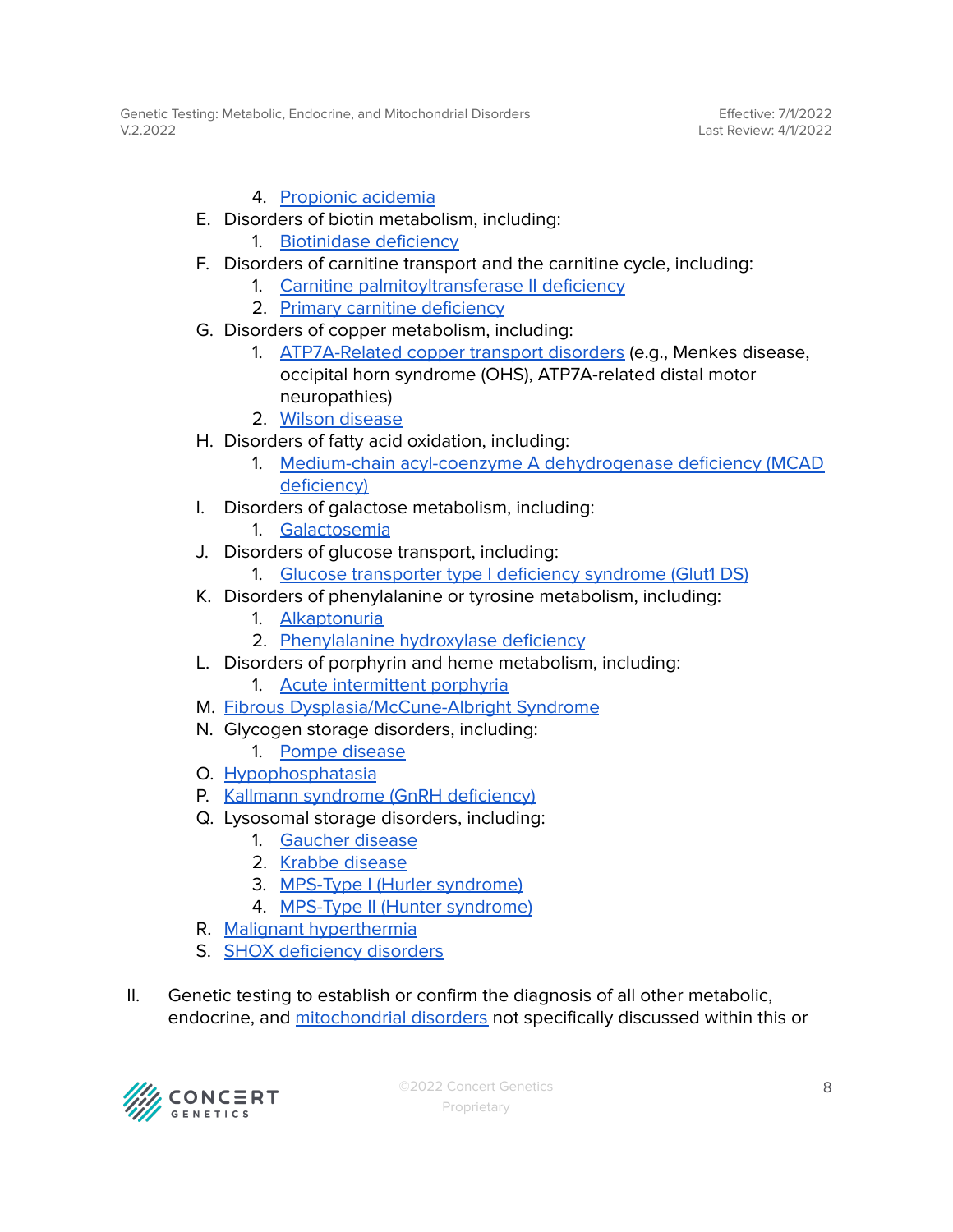another medical policy will be evaluated by the criteria outlined in General Approach to Genetic Testing (see policy for coverage criteria).

\*Clinical features for a specific disorder may be outlined in resources such as [GeneReviews,](https://www.ncbi.nlm.nih.gov/books/NBK1116/) [OMIM,](https://www.omim.org/) [National](https://medlineplus.gov/genetics/) Library of Medicine, Genetics Home [Reference,](https://medlineplus.gov/genetics/) or other scholarly source.

[back](#page-1-0) to top

### <span id="page-8-0"></span>**NOTES AND DEFINITIONS**

- 1. Close relatives include first, second, and third degree blood relatives on the same side of the family:
	- a. **First-degree relatives** are parents, siblings, and children
	- b. **Second-degree relatives** are grandparents, aunts, uncles, nieces, nephews, grandchildren, and half siblings
	- c. **Third-degree relatives** are great grandparents, great aunts, great uncles, great grandchildren, and first cousins
- 2. **Mitochondrial disease** refers to a heterogenous group of disorders caused by dysfunctional mitochondria, the organelles responsible for oxidative phosphorylation within the cell.

## **CLINICAL CONSIDERATIONS**

#### Mitochondrial Disorders

A family history in which affected women transmit the disease to male and female children and affected men do not transmit the disease to their children suggests the familial variant(s) is in the mtDNA, rather than in a nuclear gene.

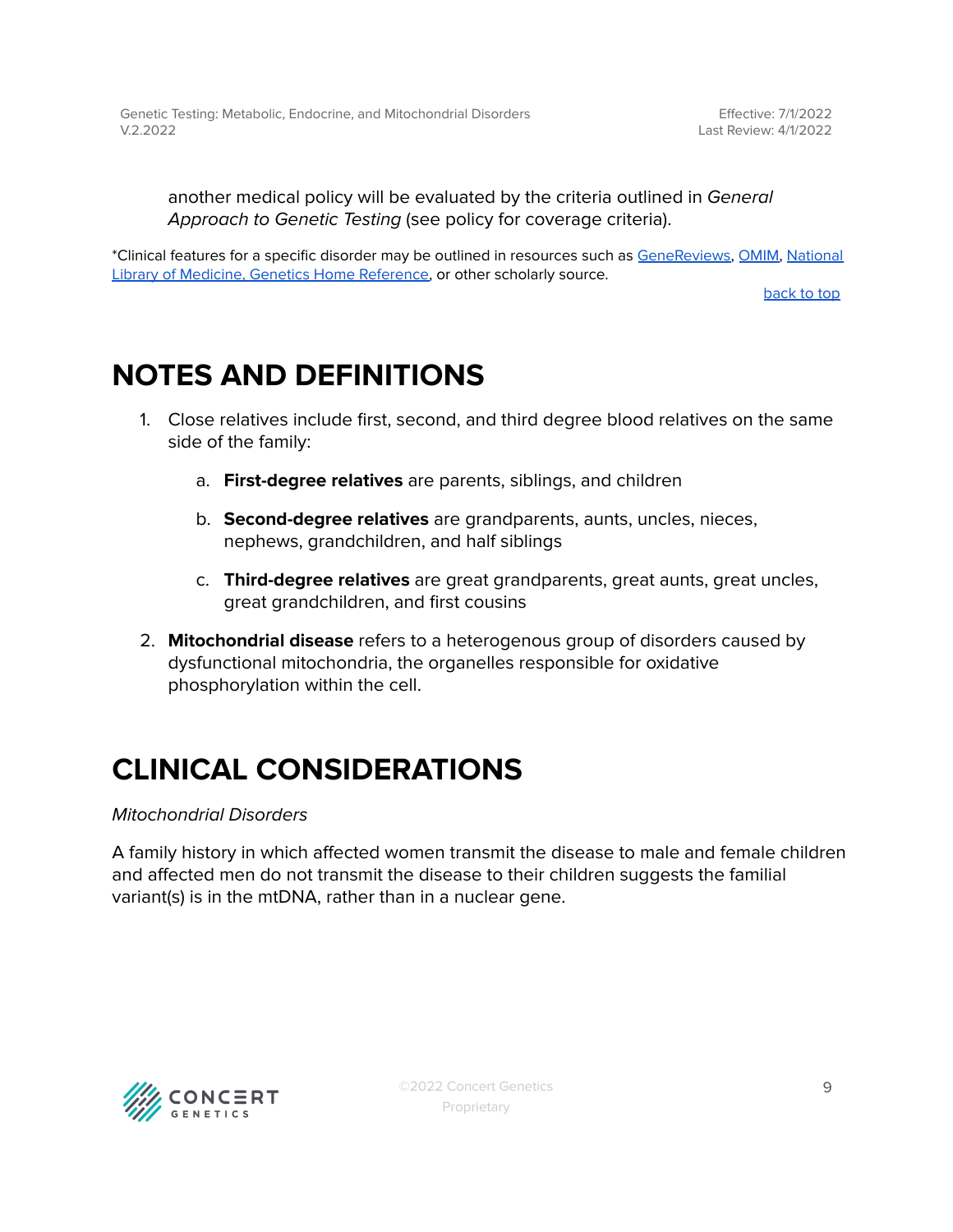Effective: 7/1/2022 Last Review: 4/1/2022

### **BACKGROUND AND RATIONALE**

#### **Practice Guidelines and Position Statements**

#### MTHFR Gene Testing

American College of Medical Genetics and Genomics:

ACMG published a practice guideline for MTHFR polymorphism testing (2013) with the following recommendations:

- MTHFR polymorphism genotyping should not be ordered as part of the clinical evaluation for thrombophilia or recurrent pregnancy loss
- MTHFR polymorphism genotyping should not be ordered for at-risk family members
- A clinical geneticist who serves as a consultant for a patient in whom an MTHFR polymorphism(s) is found should ensure that the patient has received a thorough and appropriate evaluation for his or her symptoms
- If the patient is homozygous for the "thermolabile" variant c.665C→T, the geneticist may order a fasting total plasma homocysteine, if not previously ordered, to provide more accurate counseling
- MTHFR status does not change the recommendation that women of childbearing age should take the standard dose of folic acid supplementation to reduce the risk of neural tube defects as per the general population guidelines

#### American College of Obstetricians and Gynecologists:

ACOG published practice bulletin No. 197 (2018), which stated that, "There is insufficient evidence to support assessment of methylenetetrahydrofolate reductase (MTHFR) polymorphisms or measurement of fasting homocysteine levels in the evaluation of a thrombophilic etiology for VTE."

#### Society for Maternal Fetal Medicine:

SMFM (2019) published a list of "Fifteen Things Physicians and Patients Should Question" which included, "Don't do an inherited thrombophilia evaluation for women with histories of pregnancy loss, intrauterine growth restriction (IUGR), preeclampsia and abruption".

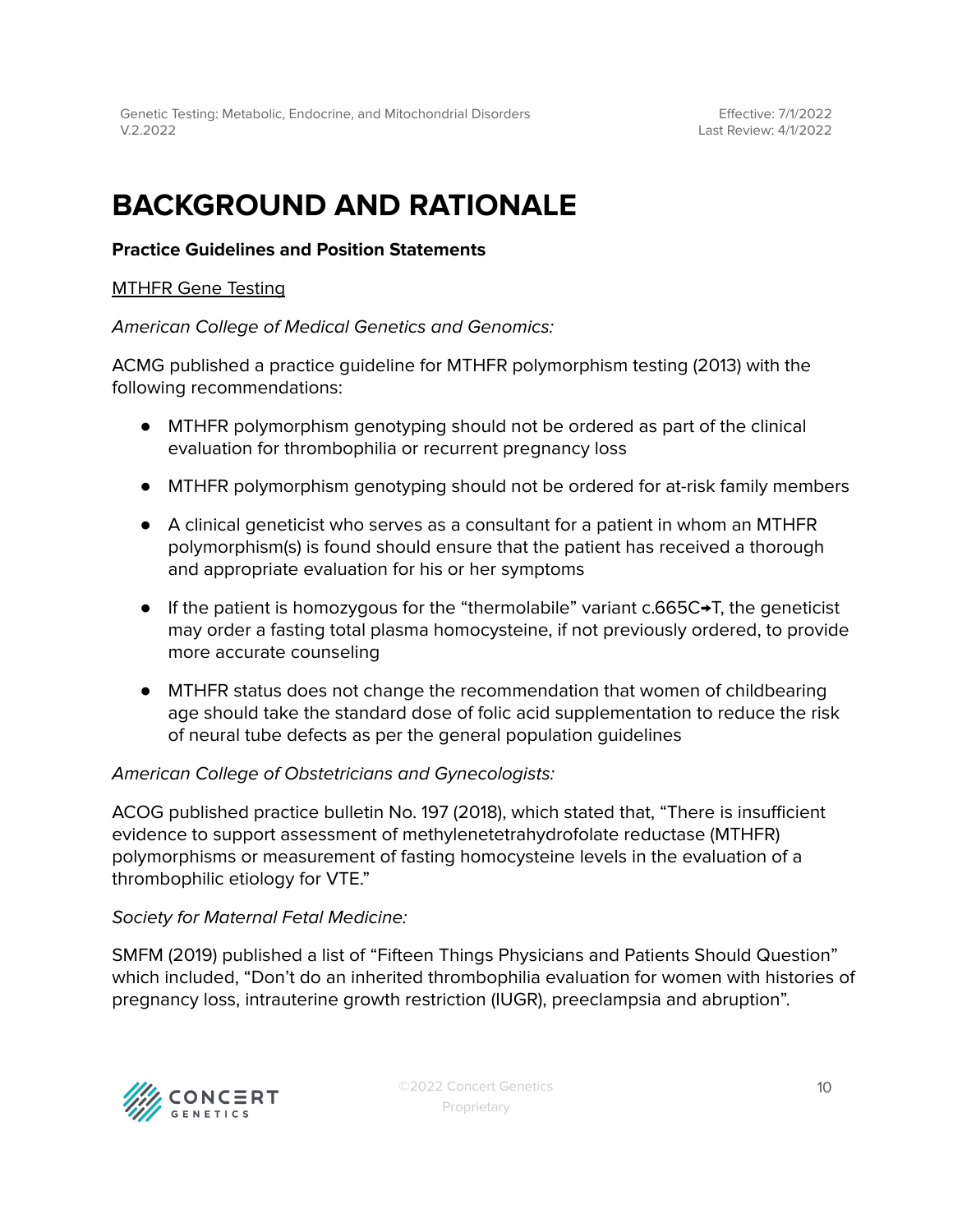### Neonatal Diabetes and Maturity-Onset Diabetes of the Young (MODY)

American Diabetes Association (2020) made the following recommendations:

- All children diagnosed with diabetes in the first 6 months of life should have immediate genetic testing for neonatal diabetes. (Category A)
- Children and those diagnosed in early adulthood who have diabetes not characteristic of type 1 or type 2 diabetes that occurs in successive generations (suggestive of an autosomal dominant pattern of inheritance) should have genetic testing for maturity-onset diabetes of the young. (Category A)
- In both instances, consultation with a center specializing in diabetes genetics is recommended to understand the significance of these mutations and how best to approach further evaluation, treatment, and genetic counseling. (Category E)

#### Mitochondrial Disorders

#### Mitochondrial Medicine Society

The Mitochondrial Medicine Society (2015) published the following consensus recommendations for DNA testing for mitochondrial disorders:

- 1. Massively parallel sequencing/NGS of the mtDNA genome is the preferred methodology when testing mtDNA and should be performed in cases of suspected mitochondrial disease instead of testing for a limited number of pathogenic point mutations.
- 2. Patients with a strong likelihood of mitochondrial disease because of a mtDNA mutation and negative testing in blood, should have mtDNA assessed in another tissue to avoid the possibility of missing tissue-specific mutations or low levels of heteroplasmy in blood; tissue-based testing also helps assess the risk of other organ involvement and heterogeneity in family members and to guide genetic counseling.
- 3. Heteroplasmy analysis in urine can selectively be more informative and accurate than testing in blood alone, especially in cases of MELAS due to the common m. 3243A>G mutation.

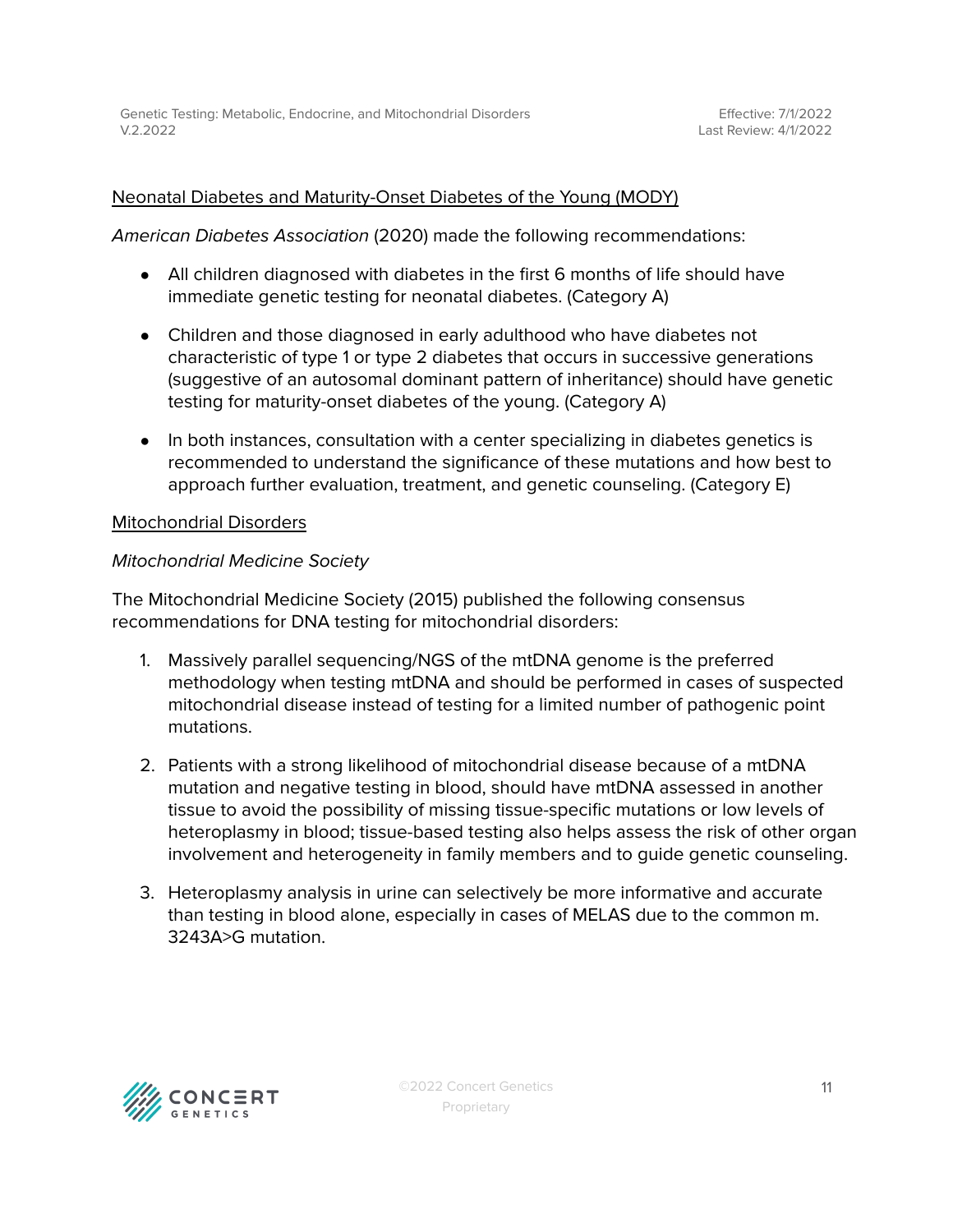- 4. mtDNA deletion and duplication testing should be performed in cases of suspected mitochondrial disease via NGS of the mtDNA genome, especially in all patients undergoing a diagnostic tissue biopsy.
	- a. If a single small deletion is identified using polymerase chain reaction–based analysis, then one should be cautious in associating these findings with a primary mitochondrial disorder.
	- b. When multiple mtDNA deletions are noted, sequencing of nuclear genes involved in mtDNA biosynthesis is recommended.
- 5. When a tissue specimen is obtained for mitochondrial studies, mtDNA content (copy number) testing via real-time quantitative polymerase chain reaction should strongly be considered for mtDNA depletion analysis because mtDNA depletion may not be detected in blood.
	- a. mtDNA proliferation is a nonspecific compensatory finding that can be seen in primary mitochondrial disease, secondary mitochondrial dysfunction, myopathy, hypotonia, and as a by-product of regular, intense exercise.
- 6. When considering nuclear gene testing in patients with likely primary mitochondrial disease, NGS methodologies providing complete coverage of known mitochondrial disease genes is preferred. Single-gene testing should usually be avoided because mutations in different genes can produce the same phenotype. If no known mutation is identified via known NGS gene panels, then whole exome sequencing should be considered.

The Mitochondrial Medicine Society (2017) released consensus guidelines for patient care standards. Within this set of guidelines, they state, "Pregnancy in mitochondrial disease also elicits the concern of transmission of a genetic disorder. Appropriate preconception genetic counseling and discussion of options of prenatal testing are needed. A fetus affected by mitochondrial disease may also be at higher risk for prenatal morbidity. Finally, premature ovarian failure is a feature of several mitochondrial disorders and affected women should be referred for assisted reproductive technologies if they wish to have children.

[back](#page-1-0) to top

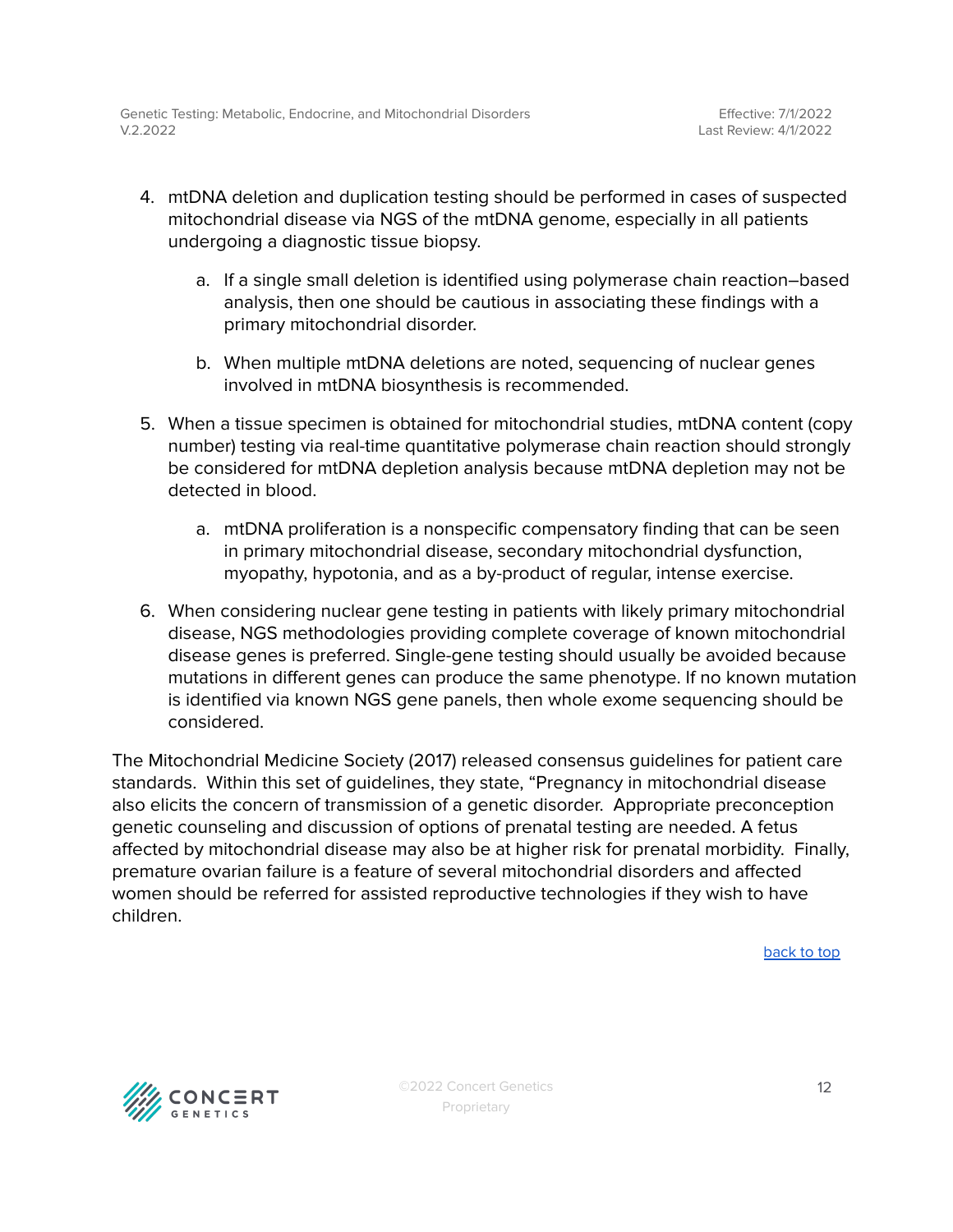## <span id="page-12-0"></span>**REFERENCES**

- 1. Hickey SE, Curry CJ, Toriello H V. ACMG Practice Guideline: lack of evidence for MTHFR polymorphism testing. Published online 2013. doi:10.1038/gim.2012.165
- 2. Bashford MT, Hickey SE, Curry CJ, Toriello H V. Addendum: ACMG Practice Guideline: lack of evidence for MTHFR polymorphism testing. Genet Med. Published online June 12, 2020:1-1. doi:10.1038/s41436-020-0843-0
- 3. Levin BL, Varga E. MTHFR: Addressing Genetic Counseling Dilemmas Using Evidence-Based Literature. J Genet Couns. 2016;25(5):901-911. doi:10.1007/s10897-016-9956-7
- 4. Society for Maternal-Fetal Medicine | Choosing Wisely: Fifteen Things Physicians and Patients Should Question. Accessed July 8, 2020. <https://www.choosingwisely.org/societies/society-for-maternal-fetal-medicine/>
- 5. American College of Obstetricians and Gynecologists' Committee on Practice Bulletins–Obstetrics. ACOG Practice Bulletin No. 197: Inherited Thrombophilias in Pregnancy [published correction appears in Obstet Gynecol. 2018 Oct;132(4):1069]. Obstet Gynecol. 2018;132(1):e18-e34. doi:10.1097/AOG.0000000000002703
- 6. Moll S, Varga EA. Homocysteine and MTHFR mutations. Circulation. 2015;132(1):e6-e69. doi:10.1161/CIRCULATIONAHA.114.013311
- 7. Parikh S, Goldstein A, Karaa A, et al. Patient care standards for primary mitochondrial disease: a consensus statement from the Mitochondrial Medicine Society. Genet Med. 2017;19(12):10.1038/gim.2017.107. doi:10.1038/gim.2017.107
- 8. Parikh S, Goldstein A, Koenig MK, et al. Diagnosis and management of mitochondrial disease: a consensus statement from the Mitochondrial Medicine Society. Genet Med. 2015;17(9):689-701. doi:10.1038/gim.2014.177
- 9. Chinnery PF. Mitochondrial Disorders Overview. 2000 Jun 8 [Updated 2014 Aug 14]. In: Adam MP, Ardinger HH, Pagon RA, et al., editors. GeneReviews® [Internet]. Seattle (WA): University of Washington, Seattle; 1993-2020. Available from: <https://www.ncbi.nlm.nih.gov/books/NBK1224/>
- 10. Naylor R, Knight Johnson A, del Gaudio D. Maturity-Onset Diabetes of the Young Overview. 2018 May 24. In: Adam MP, Ardinger HH, Pagon RA, et al., editors. GeneReviews® [Internet]. Seattle (WA): University of Washington, Seattle; 1993-2020. Available from: <https://www.ncbi.nlm.nih.gov/books/NBK500456/>